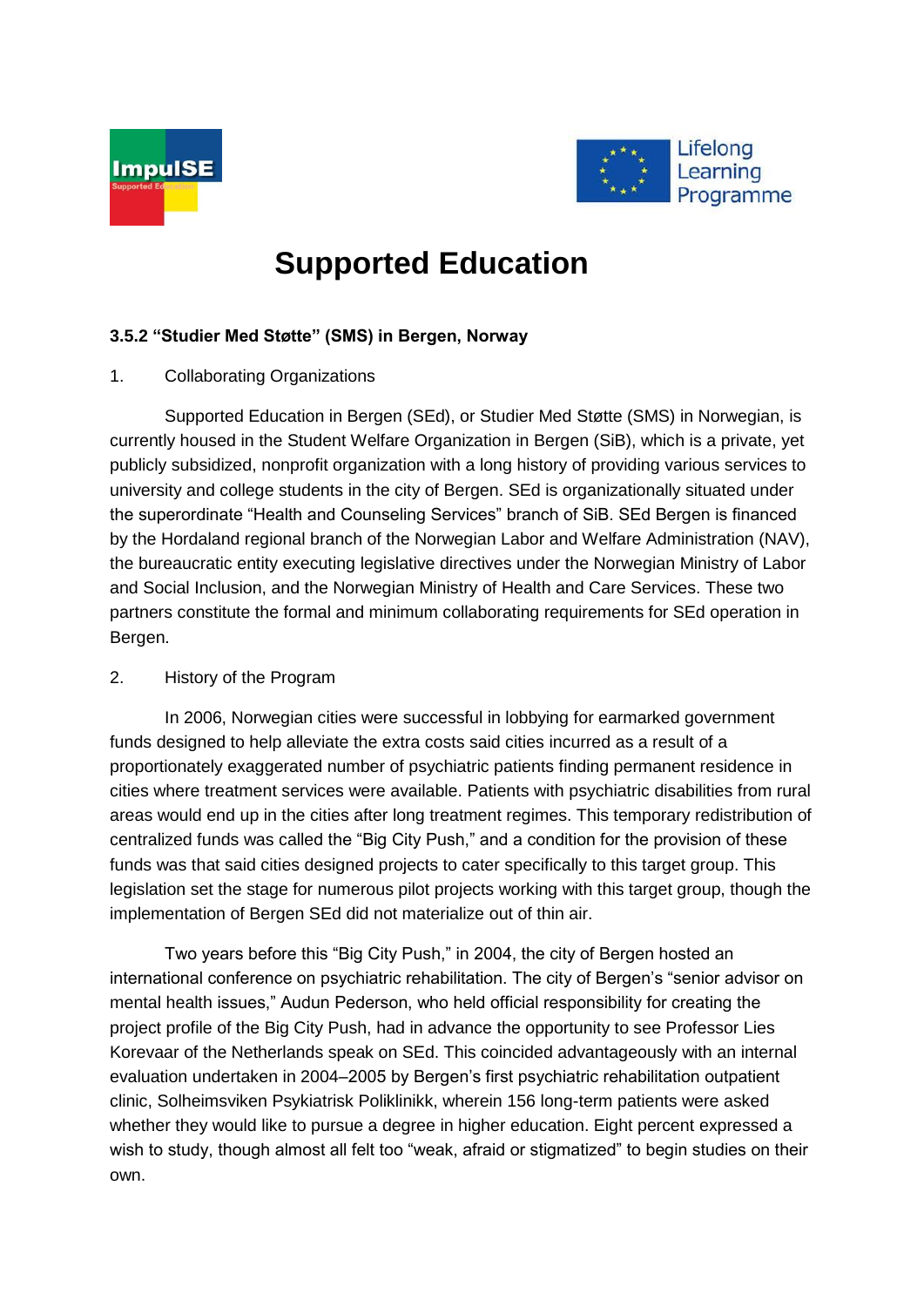Originally germinated in Bergen as a locally planned municipal aspiration, SEd soon came under the lens of the central government agency, the Norwegian Labor and Welfare Administration (NAV). In 2006, a formal collaboration was established between NAV and SiB and two "project leader" positions were provisioned at 50%, one held by a clinical psychologist with experience with the target group across a range of public health institutions and one held by a nurse with a master's degree in Health Promotion. This initial enterprise was part of a larger campaign called "The Will Leads the Way," which was an amalgam of projects geared towards assisting young people with psychiatric disability in their attempts at reintegration into society, both with regard to supported employment and self-governed "meaningful activity." Under these auspices a two-year mandate was allocated as a trial period.

Student welfare organizations in Norway have a long and strong tradition in providing various low-threshold services to students. NAV approached the student welfare organization in Bergen, Student Samskipnaden I Bergen (SiB), via one of Bergen municipality's collaborating organizations catering to psychiatric disabilities. This organization, the Center for Training for Work Employment (ALF), functioned as the initial project overseer. ALF then formally transferred management of SEd responsibilities to SiB, which since 2006 has housed SEd and functioned as employer and professional caretaker of the "pilot project."

SEd Bergen thus had its target group and one additional criterion was added: All students had to have "external therapists." It was thought that this stipulation would ensure that SEd avoided becoming an additional partner in a health service treatment regime. SEd services would focus on the student role. Two 50% positions were funded, with one being extended to a full 100% position a few months into the first phase.

NAV was simultaneously gearing up to address the rising number of permanently disabled, with a special look at young people with psychiatric disabilities, and SEd looked to be a well-thought-out project with some clout from successful projects in the USA and the Netherlands. Preliminary evaluations of SEd during 2006 were positive and under the umbrella of the "National Strategic Plan for Work and Mental health 2007–2012," NAV decided to continue funding SEd and other projects beyond the initial two-year mandate.

So without an existing academic milieu, or even an interested organization lobbying for such a service, SEd was initiated in April 2006, in Bergen, Norway. All this was accomplished without specific competence or extensive preexisting knowledge of the field, whether by a bureaucratic official or newly appointed project employee.

The above-mentioned sequence of events, or "serendipity," indicates that it was by no means a given that SEd would arise in Bergen, and were it not for these specific events/conditions/engaged persons, we would most likely not have seen SEd on the scene for years to come. However, though it is now eight years since SEd began servicing psychiatrically disabled students, there is to this day no final adjudication as to who shall fund SEd, where SEd should be embedded, or even, indeed, if SEd services will exist beyond 2015.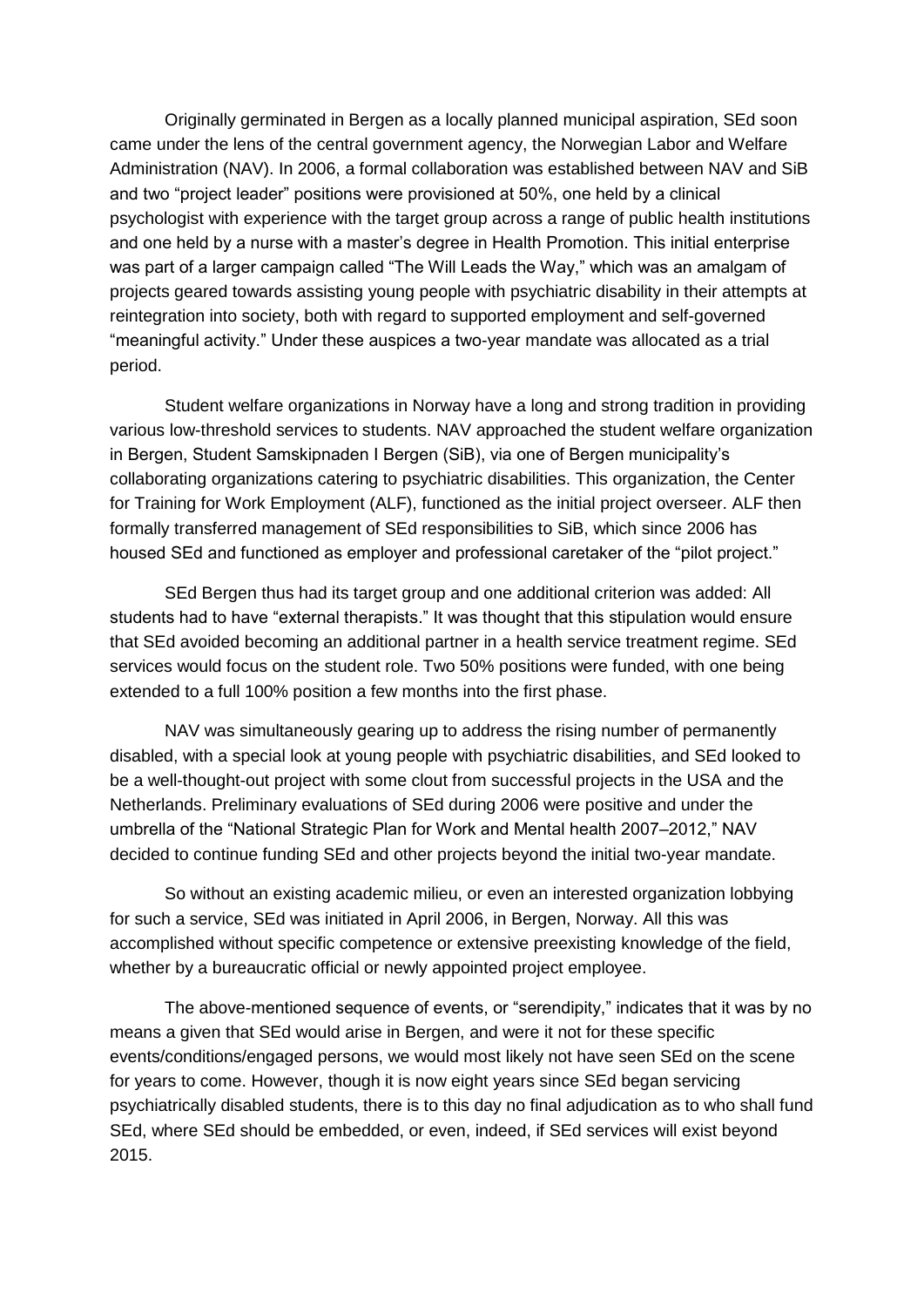A truncated history of SEd in Bergen includes the following relevant factors:

- 1.5 SEd positions hired in 2006 to adapt principles to a small target group in Bergen.
- Organized within Student Welfare Organization independent of university.
- Trip to the Netherlands. Professor Lies Korevaar host and consultant.

 No unique central government administrative provisions. Lumped together with "Work and Mental Health" programs as tiny adjunct project.

 Coincided in 2007 with national push to address increasing levels of permanent disability among young adults in the work force with psychiatric disabilities.

 Formally accepted as desired "developmental goal" under the auspices of the "National Strategic Plan for Work and Mental Health 2007–2012 " of the Ministry of Labor and Social Inclusion.

 In 2007, Bergen SEd is formally asked by NAV to function as consultant in the service of establishing SEd projects around the country where large student populations indicate a need for local SEd program placement.

 By 2012, eight SEd sister projects are provisionally established at either/both university or/and college locations. Each project is adapted to local conditions. Various models of cooperation and organization have thus far functioned successfully.

 NAV commissions in 2012 a large independent evaluation/study of seven SEd projects in Norway (results to be looked at in section 6, "Evaluation (experiences and results)."

2012–2014: still awaiting central government adjudication. Year to year existence.

Social, cultural, historical variables impacting SEd implementation in Norway:

 Longstanding egalitarian society with modern/"imported" monarchy/aristocracy. Historically narrow gap between the rich and poor. Class awareness, workers' rights understood and integrated in society. Oil found in 60s–70s. Per capita wealth near top in the world.

 Preconceptions about chronic psychiatric disability, color awareness and inclusion. Physical disabilities traditionally addressed according to European standards.

 Academic affiliation with West. Psychiatry traditionally a biological-medical monopoly administered by doctors. Latency in adapting psychosocial rehabilitation from outside sources. High levels of forced medical treatment and hospitalization.

 Growing realization of the significance of psychiatric disability as economic burden on state. "Work" and mental illness becomes focus.

 Elementary and secondary school health services guarantee physical and mental health services. Contemporary focus on workplace inclusion.

 No focus on "chronic" psychiatric disability at tertiary/higher educational levels. Student welfare organizations provide short-term counseling and treatment for students with lighter, transient psychological challenges. Moderate to serious disabilities are referred to state-run institutions.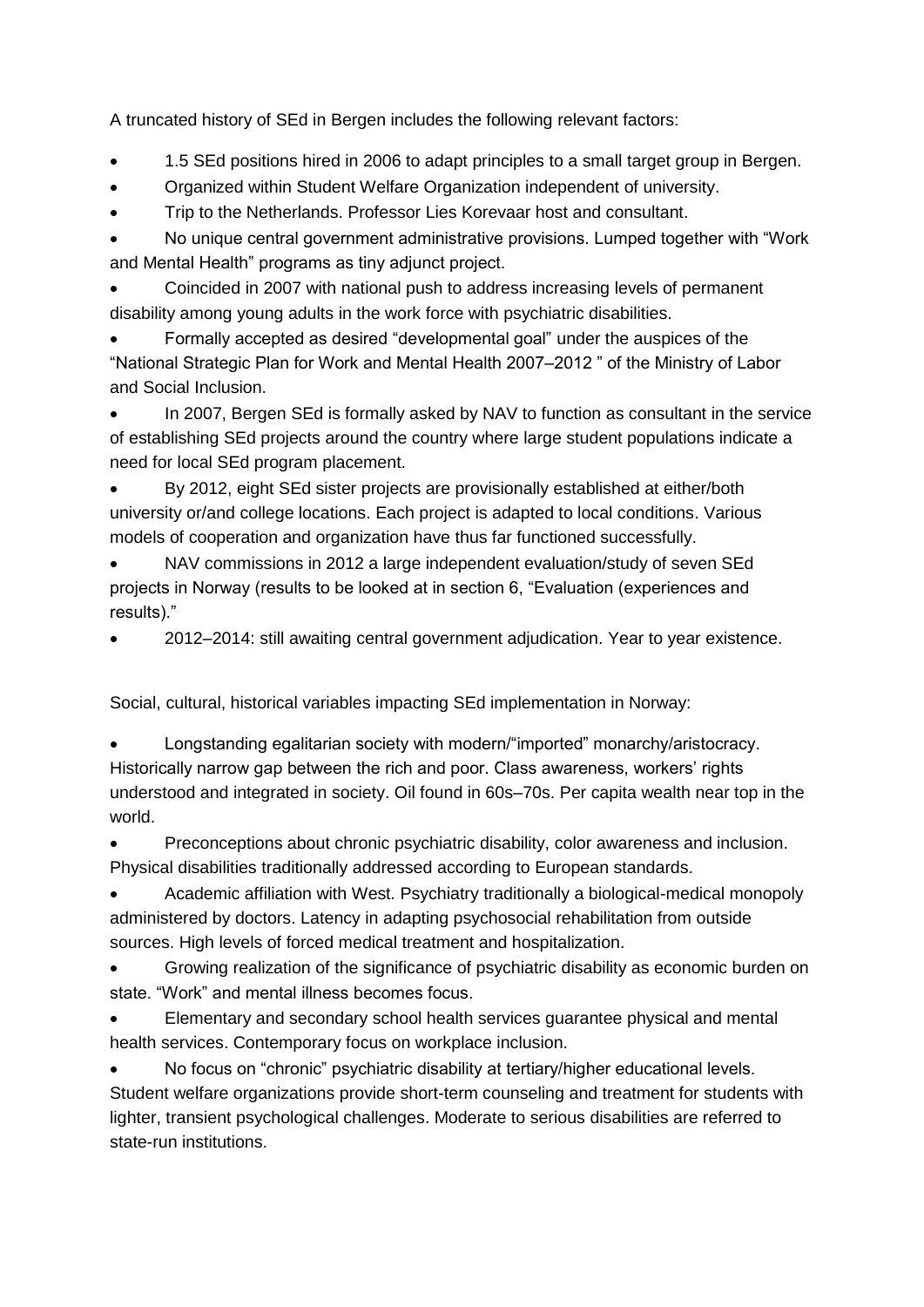2009 – Law Against Discrimination Based on Disability. Physical and mental disability equated. Responsibilities for support fall on workplace and educational institution.

 Despite law of 2009, no facilities or support for psychiatric disability in place for tertiary education in 2014. Problem of definition, culture and division of labor. Health services expected to cure first then leave student to move on alone.

Local student services run almost entirely by student welfare organizations.

 SEd projects financed and run by labor/welfare system. Few places available. "Eye of needle" principle. No rights-based service.

 Public services huddled under "Supported Employment" administration. Three-year support limit.

# 3. Philosophy, Mission and Principles

SEd in Bergen draws upon central humanistic principles in general, and specifically upon the foundations built by the psychosocial/psychiatric rehabilitation movement for people with psychiatric disabilities. More recently, SEd Bergen has adopted a recovery-oriented stance, and to the degree one can clearly define the concept of "recovery," we feel this stance more accurately places the center of movement and change within our clients, thereby aiding the delineation of our role vis-à-vis our clients' own goals and aspirations. We understand our role in this partnership as a natural evolution of any secular state welfare provision in parity with any rehabilitation service catering to physical disability. In both cases, rehabilitation, or "recovery," is a specific health-promoting process based entirely on the client's factual condition, accessible resources, personal aspirations and hence unique trajectory. We do not possess "catch all" blueprints that all clients must follow. They are antithetical to our approach.

As a minimum, the following constitute basic tenants of this "philosophy" or ideology:

• People with psychiatric disability can recover from their illnesses, but often recovery entails recovering from the destruction caused by their illnesses.

We help people with their plans instead of making plans for them  $-$  even when they make mistakes.

We work on life goals, not just illness treatment goals.

We motivate and excite them to take chances and try new things even when they may fail – "bumbling side by side" (Ragins, 2012).

• We build them up so they will be resilient when things go wrong instead of shielding them from things that may go wrong.

• Recovery services are relationship based, constantly changing and evolving.

Recovery in the face of chronic illness is not about the "cure," but rather about maintaining self-image and hope, maintaining wellness and responsibility for self-care,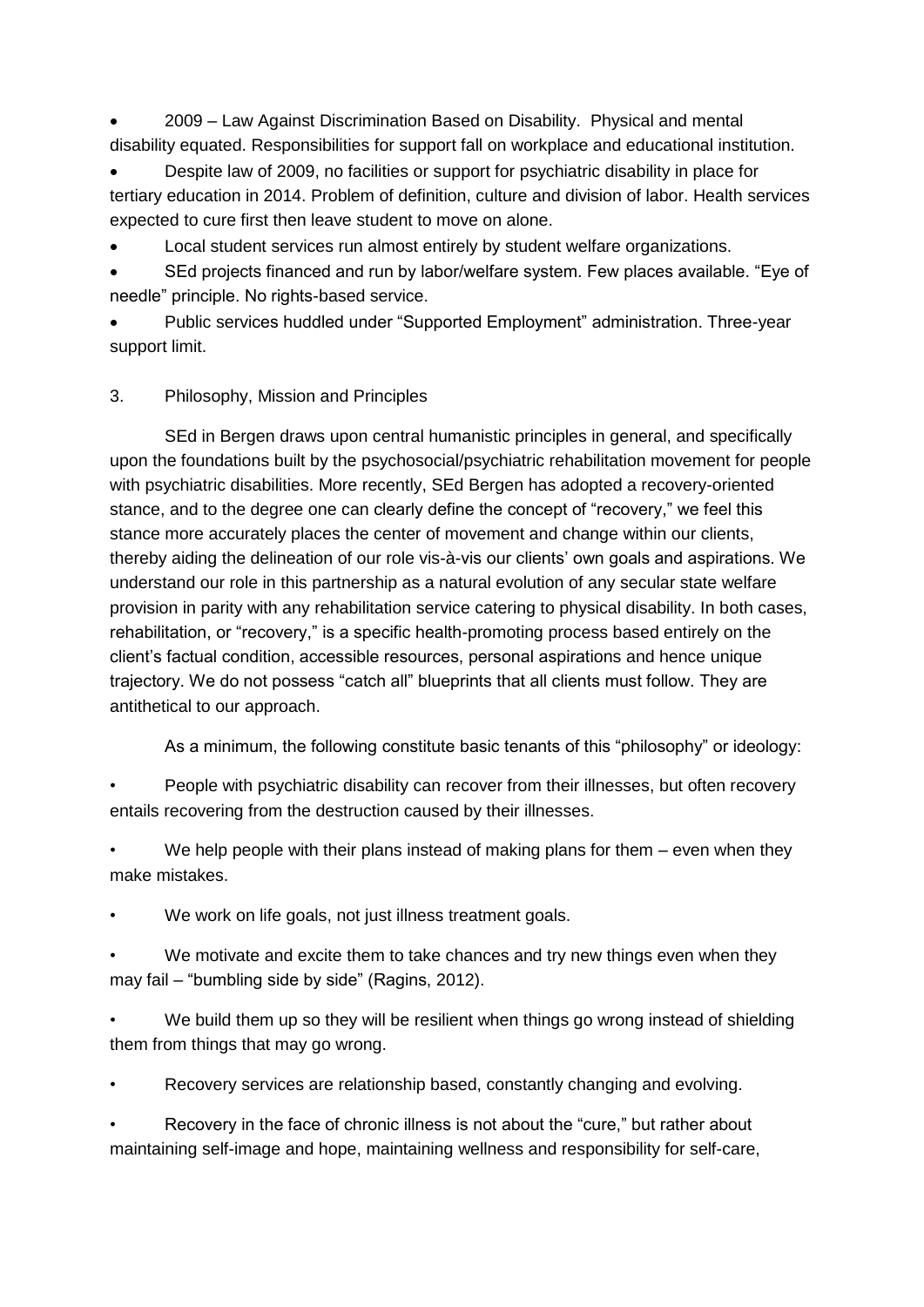participating in meaningful activities, and ultimately replacing professional support with natural support.

These basic tenants emanate from the humanistic principle forwarding the idea that "authoring" one's own experience is a basic human right; that in a moral world, no one but the person in question has the status, the authority, under normal conditions, to decide what his/her experience means to them.

Our specific Recovery-oriented endeavor in Bergen adopted Unger's (1990) definition of SEd and our mission is outlined as follows:

Education in integrated settings for people with severe psychiatric disabilities for whom postsecondary education has been interrupted or intermittent as a result of a severe psychiatric disability, and who, because of their handicap, need ongoing support services to be successful in the education environment.

We understand SEd services as ideally situated recovery-oriented services wherein student goals and aspirations take a front seat in defining what, when, where and how we provide individualized support. Furthermore, we subscribe to Article 26 of the Universal Declaration of Human Rights, stipulating that "Everyone has the right to education…. and higher education shall be equally accessible to all on the basis of merit."

Furthermore, Norway passed the Law Against Discrimination Based on Disability in 2009, wherein physical and mental disability are equated. The law states that the responsibilities for support fall on the workplace and educational institutions. Although we have yet to see the practical implementation of this law across society as stipulated by the law, we operate in accordance with the intentions posited therein. In the same way that physically disabled students receive support in educational settings, we provide relevant support for the psychiatrically disabled. For many, such support will need to be provided throughout the course of higher education.

The counselor-student relationship is at the outset defined to a large degree by the student's educational goals and the educational landscape, and the temporal aspects of higher education define the extent of our involvement in the student's life goals. Though the individual student's educational goals are the obvious focus for our collaboration, we adjust our support according to each individual's needs during the course of his/her education. Our focus is not on pathology – a severe deviation from a hypothetical mean – but rather on challenges presented by students, ones that they outline as obstacles to goal achievement. We are thus flexible and attend to a wide range of presenting problems. We do not provide treatment per se, though we engage in client-centered dialogue revolving around student disabilities as these impact study capacity.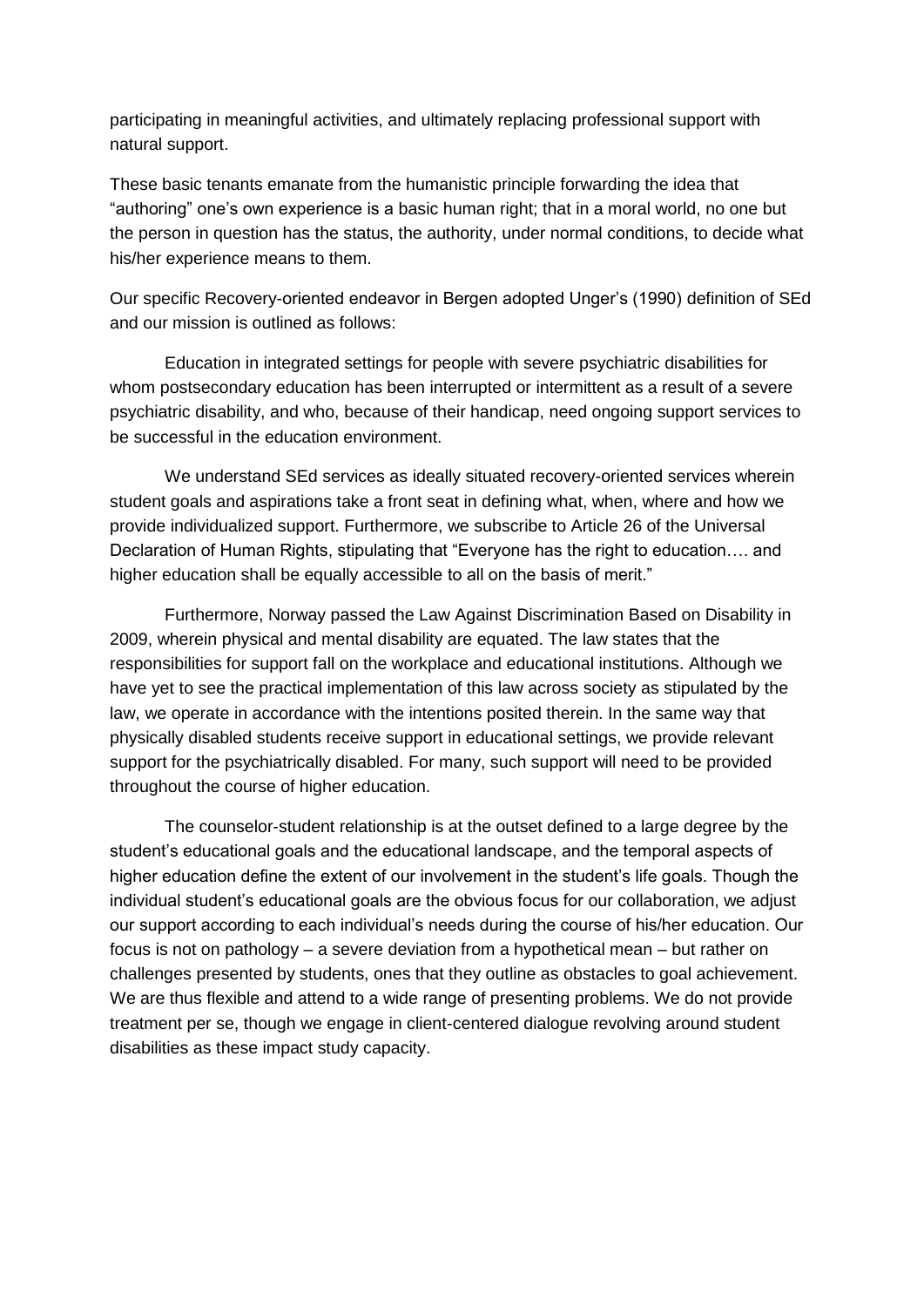#### 4. Participants

As mentioned in the section on the "history of the program," the target group for SEd services in Bergen was defined at the outset as "persons with moderate to serious psychiatric disability who are qualified for higher education and who maintain an ongoing relationship with an external therapist." Moderate to serious psychiatric disability entails for us a level of functional disability as opposed to the traditional biomedical definition of serious psychiatric disability. Hence, any given student with, say, a diagnosis of one of the psychoses may present better functioning than a student with complicated anxiety.

Recruiting participants to SEd Bergen was not difficult, since we had an existing network of health professionals placed in psychiatric institutions and community-based services. We approached these connections with our pilot project outline and soon we had more willing participants than we did available resources. Since the autumn of 2006 we have had a long waiting list, with an average wait of over 1.5 years.

The majority of our students in 2006 had experienced truncated educational careers years earlier as a consequence of budding psychiatric disease. All but one or two had particular educational goals and all of these were interested in individualized support. In fact, many expressed a dislike of participating in group activities or classroom-oriented support. The average age was 33 in 2006, though that age has since been lowered to approximately 29–30. During the eight years we have provided this service, we have seen on average a 60–40 % female to male ratio among our participants.

Applying for inclusion in SEd Bergen is done by the student, based on the student's own motivation. We do not maintain records or journals from mental health institutions, nor do we need their evaluations of any one student's prospects. However, if the student himself/herself wishes to provide this information initially, or if he/she wishes to be accompanied by mental health professionals, we welcome this as long as the student's own presenting reality is central.

The majority of our students receive funding from the superordinate administrative provisions in NAV called "Supported Employment." Though NAV did entertain the idea of developing a support system funding category designed specifically to cater to students – for example SEd – this was abandoned when the future of SEd and its eventual place in a permanent budgetary hierarchy became an issue at the end of the National Strategic Plan funding period. We await SEd's final placement, a permanent embedment in Norway, and we have been informed that as of spring 2014 a central government committee composed of bureaucrats across the directorates of health, education and welfare was appointed to address this situation. We are in favor of the national implementation of SEd at all levels of higher education, with primary responsibility situated in the Ministry of Education.

Though we see a need for collaboration across directorates, our stance is that an unequivocal placement within the sphere of education both secures the rights of the student as stipulated under the law of 2009, and furthers the superordinate responsibility of society in reducing stigma in general. Students with documented psychiatric disability will then enjoy the same "rights-based" support as those with physical disability.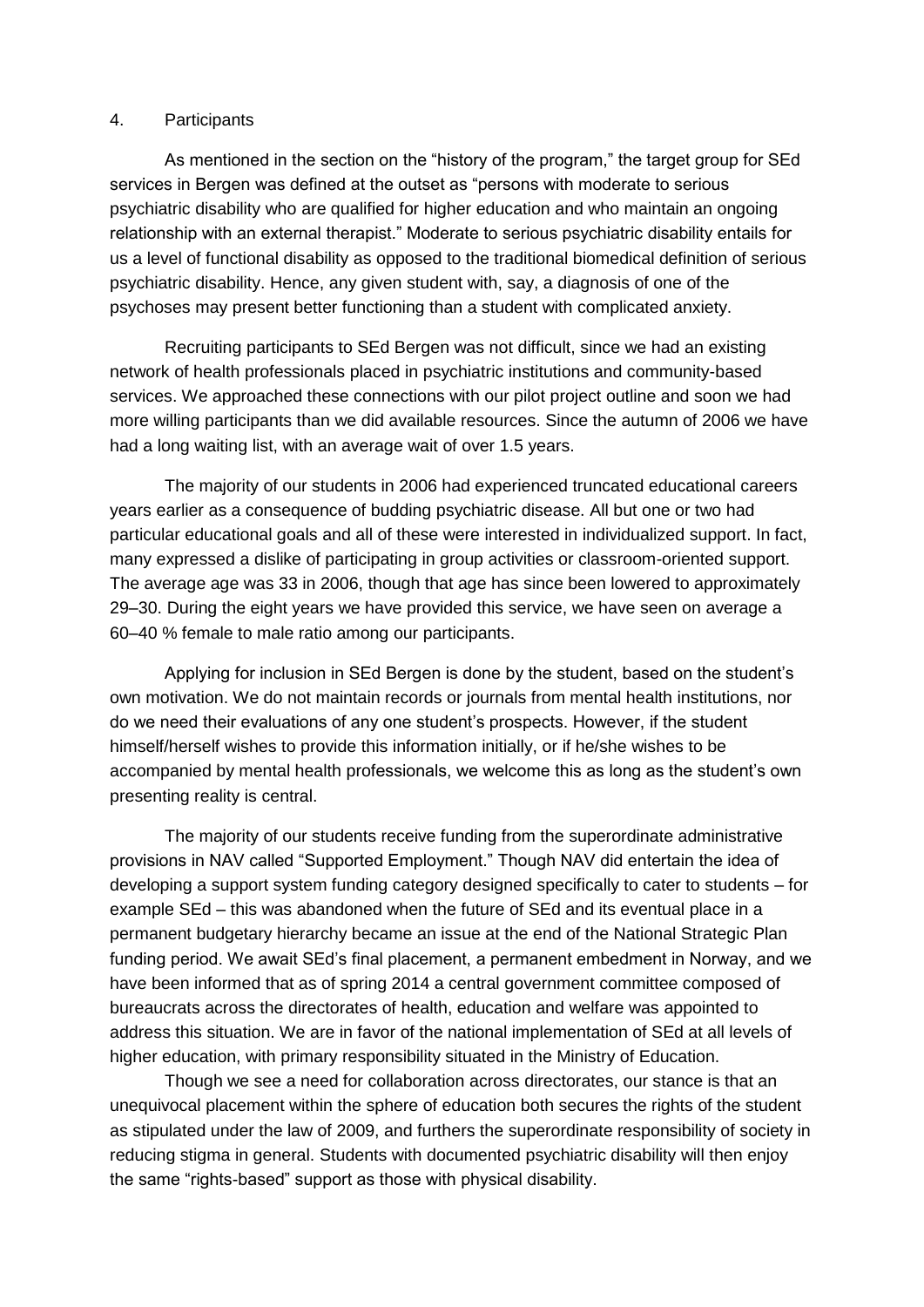#### 5. Services/Activities

SEd Bergen is based to a large degree on SEd theory and practice developed earlier in the USA and the Netherlands, and we adhere to what is now known as the "Choose – Get – Keep" model. Our services and activities are therefore designed to help any student in our target group with choosing a desired educational path, getting access to such an education and thereafter maintaining the process of completing the desired education. Because the majority of our students are automatically qualified in terms of academic requirements, and because most of these choose their direction before they come to us, most of our services have been developed to help students maintain their educational careers ("Keep").

SEd Bergen has been operating since 2006 with a long waiting list. Students simply complete our application form, a form found both on the SiB homepage and NAV's homepage. We respond to all applications within approximately one week, informing the student about the waiting list. When a spot opens up, we contact the student for an interview where we explain our services in depth, while also inviting the student to elaborate on his/her wishes. If the student is within our target group and he/she still wants to receive our support, we offer initial consultations wherein the student's particular challenges are discussed.

SEd Bergen is located centrally on campus, inhabiting offices within the universityowned, SiB-used "Student Center". Our offices are to be found alongside other health and counseling services – student advisors, psychologists and career consultants – and this is conducive to relevant cooperation when students present problems spanning these services. The Student Center also houses a swimming pool, weight rooms and a variety of workout opportunities. There is also a large cafeteria, a small restaurant, student bookstore, newspaper, radio station, conference rooms and offices for student democracy. The Student Center is thus the heart of student activity in Bergen.

Inhabiting this centralized position, and being integrated within health and counseling services in general, which are open to any student, seems thus far to be advantageous in lowering thresholds for our students. Most of our students have long histories in dealing with mental health institutions, personnel, government offices and case workers, etc., who focus on pathology/deviation and hence view the students as needing particular guidance above and beyond what "normal" students need. Having these services situated together, services students can access without a referral from a doctor or mental health professional, helps solidify students' identity as "owners" of student services on a par with any other student. We will come back to this in the section on "Success Factors," but for now we can state that many students have expressed relief at finding our services on campus and integrated within the Student Center.

As mentioned above, most of our students are looking for "Keep" service help. We do, nonetheless, have a few students who want help with "Choose" and "Get" services. Roughly speaking, we can outline our services as follows: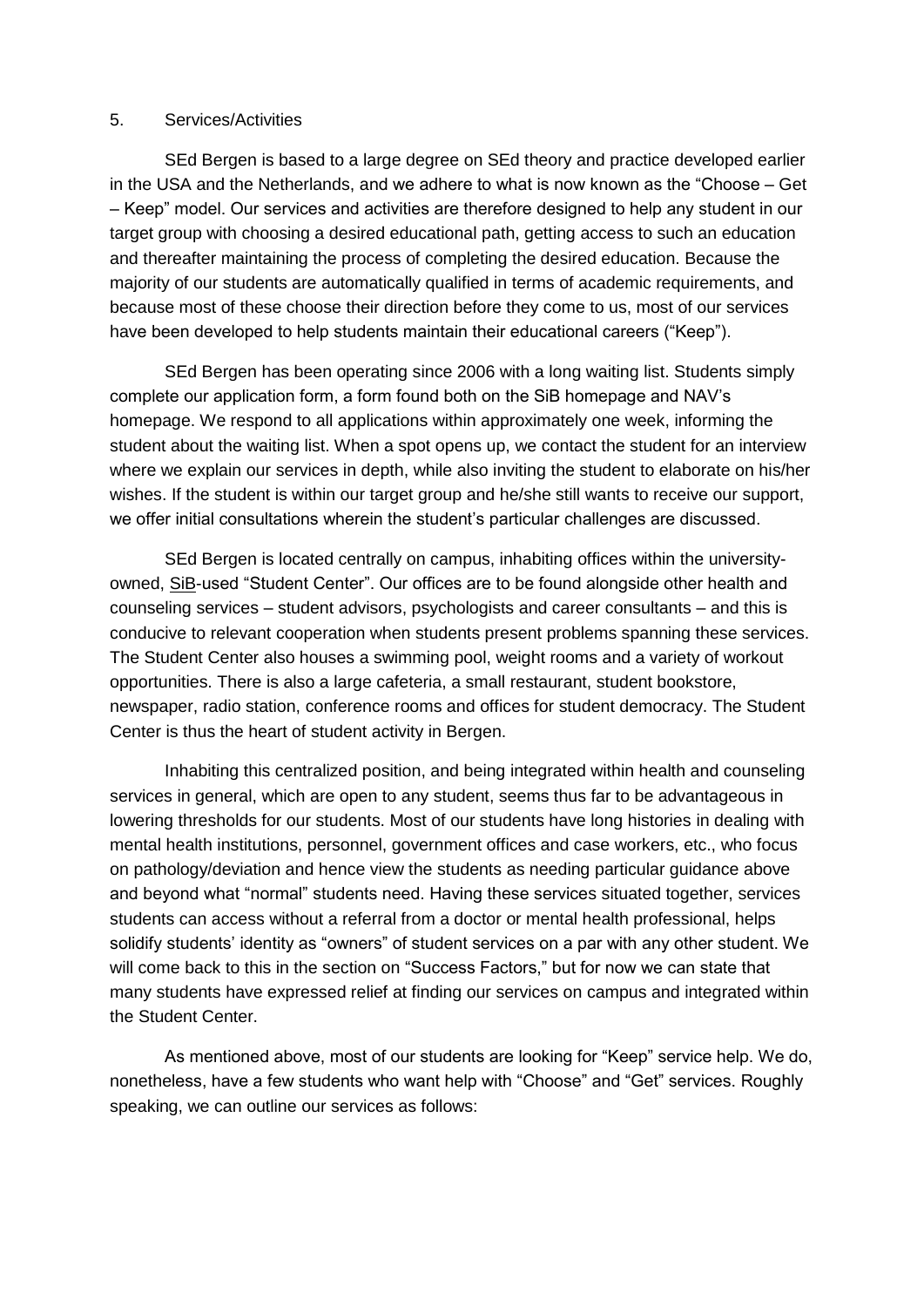Choose: Help establish educational goals, find the correct educational institution for such goals, and choose – sometimes as a consequence of trial and error – the correct academic load for each individual.

Get: We help students with forms, interview preparation, deadlines, telephone calls, oncampus tours, sifting through student handbooks, etc. Here we are hands-on, practical and pragmatic according to very specific needs.

Keep: Our primary goal is to assist with whatever the student presents as a hindrance to his or her education. This often includes a number of the following services:

In keeping alive and enhancing the educational process, we often focus on study skills and techniques and the structuring of study schedules.

• We communicate with, and refer to, our educational experts in neighboring offices so that our students can benefit from their expertise in study technique, exam anxiety reduction and social skills building.

We are keenly aware that students in our target group have, on the whole, poorer physical health and we thus spend some time helping our students get acquainted with training facilities. In fact, we offer our students free access to five major gyms run by Sib, and we often accompany our students ourselves to these facilities so that they may feel more comfortable accessing what other students take for granted. One student who has now graduated has expertise in physical fitness and outdoor recreation. We have, as of spring 2014, hired him to structure and provide training sessions, both in the gyms and in and around the city of Bergen (mountain climbing, jogging/running and cabin trips).

• Some students request help in communicating with relevant institutes/faculties when planning the curriculum, working out special needs etc. We ask to be included in such meetings with student advisors and for many this helps to build confidence and a sense of security about their progression. Student advisors are, on the whole, positive about our presence, and both parties (student and educational institution) solidify a common understanding of the situation.

We help students apply for specific exam support, such as extra time, single rooms or exchanging oral for written exam formats. These provisions have thus been given without question as long as applications are on time.

• We take tours of the city and campus in order to help students build cognitive maps of their educational environment (much of the university and parts of colleges are in the downtown area). We help students find student services, from cafeterias, offices, student organizations etc.

• We arrange for monthly social gatherings with food and drink. Though most of our students ask for individual support, many enjoy meeting others in open social gatherings. Meeting other students in the same situation builds a sense of community. We sometimes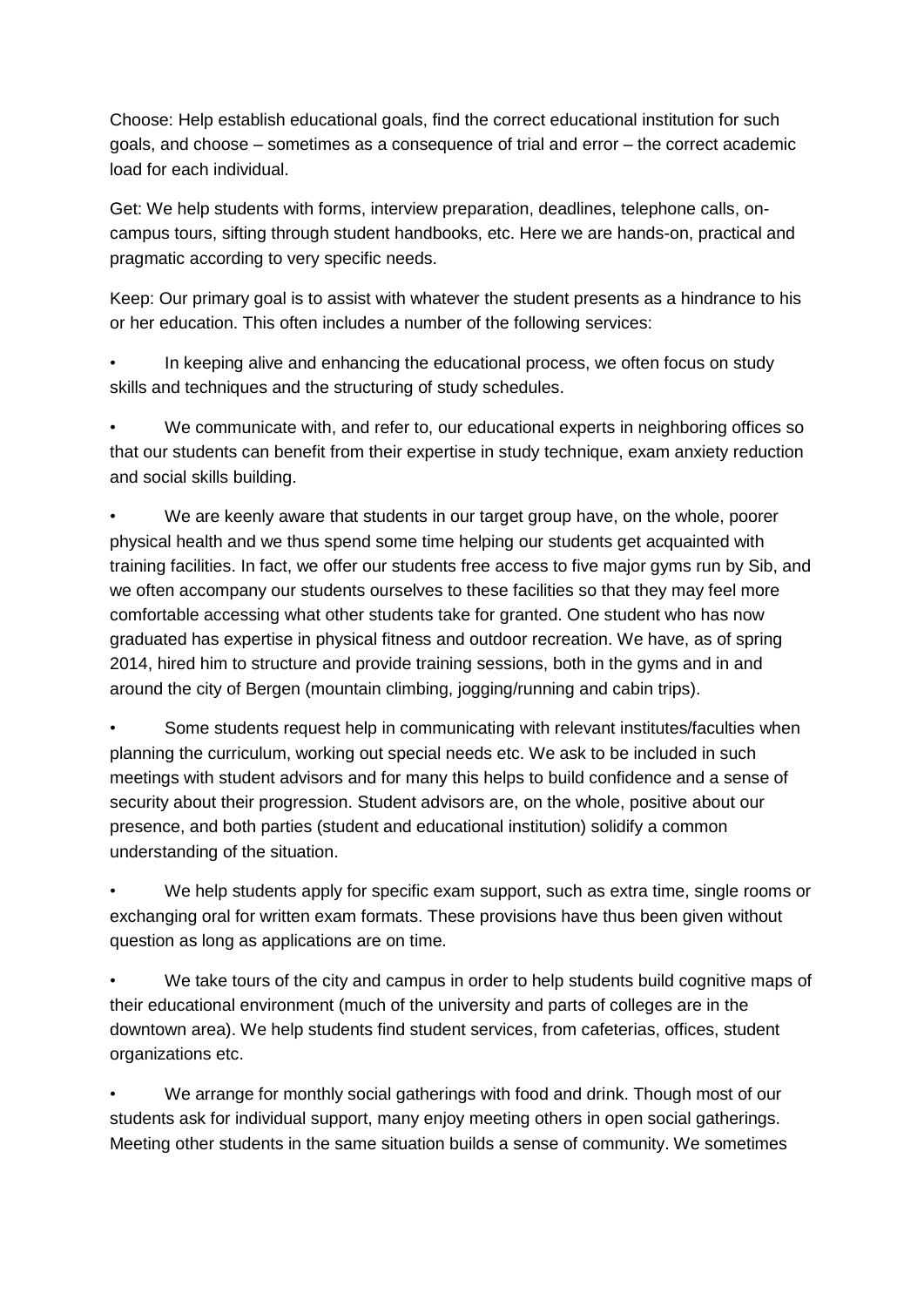use these gatherings to invite outside experts, relevant bureaucrats who may have important information for our students.

• We arrange for Christmas dinners, a tradition in Norway, either locally organized here at the Student Center or at restaurants serving traditional Norwegian Christmas foods.

• Most students ask for "support consultations" on a regular basis during the course of their education, and these consultations constitute our primary function.

# 6. Evaluation (Experiences and Results)

Any evaluation of our SEd service must focus on whether or not students receive services that assist them in attaining their own goals. We do not dictate or even suggest specific educational paths for a student unless he/she asks for guidance. Though SEd still falls technically under the administrative rubric of Supported Employment, we are not concerned directly with what the student decides to do with their education upon completion. We do, however, assist any student for a period of six months after he/she obtains a degree in finding appropriate job placement services. We adhere to Unger's definition of SEd outlined earlier, and with that as backdrop, we ask ourselves if we are able to help the student get to where he/she wants to go, be it enrollment in a few courses chosen purely out of interest, or a formal vocational degree at master's or PhD. level. We do not, therefore, function as a gatekeeper or monitoring control unit vis-à-vis educational institutions.

SEd Bergen has, from the outset in 2006, been a "popular" service, with demand outweighing supply. We noticed early on that our students were keen to maintain their slots in our SEd program, and this tendency seemed to exceed retention rates for other programs who dealt with young people exhibiting psychiatric disability. In order to assess SEd services beyond anecdotal evidence, we undertook in 2010 a so-called "internal evaluation." We asked four simple questions, two regarding personal information and two of which are relevant here: (1) What does your higher education mean to you? and (2) What does SEd mean to you? Two thirds of our students responded. The following is a sample of responses from this initial internal evaluation:

• Man, 33 years of age, who studies Biology at University of Bergen (UiB)

(1) My education represents one of the few positive activities in my life. Successfully learning new things helps me to believe in a brighter future.

(2) SEd lowers the threshold for my participation in higher education by stimulating belief in myself which strengthens my motivation to succeed.

• Woman, 35, Nursing School, Bergen College

(1) Education gives me the chance to move on in life and ultimately free myself from dependency on the state. Studying is inherently meaningful and this increases my quality of life and nurtures my self-esteem.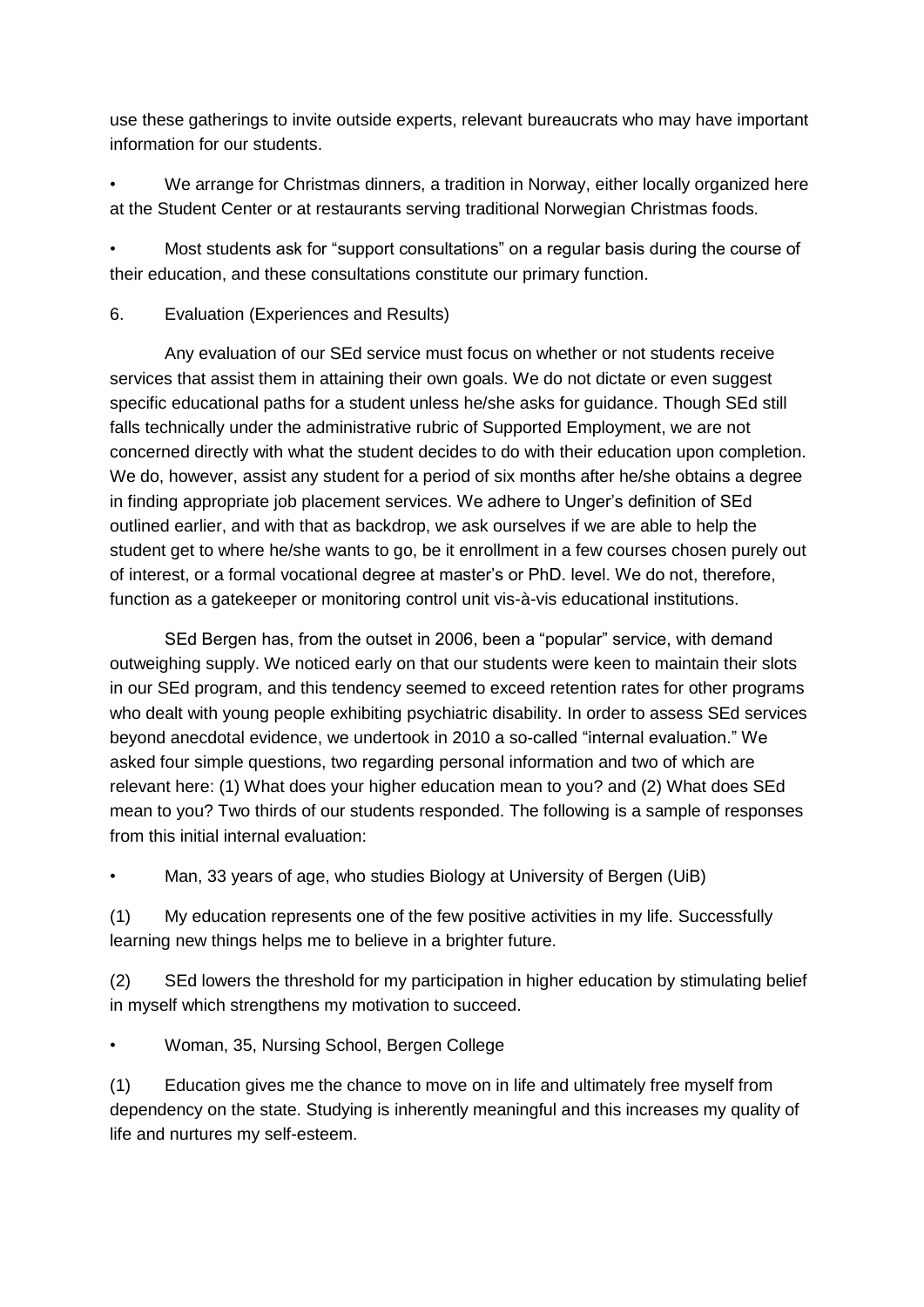(2) SEd provides the security I need to persevere when I doubt myself. Emotional support and help to focus on academic activity.

Man, 31, Master of Physics at UiB

(1) My studies give me a longer horizon and a meaningful daily life. Without a long-term goal my days blur and time loses its meaning.

(2) SEd offers understanding and help in dealing with aspects of my condition that rarely get attention. The best part about SEd for me is their patience and capacity to empathize with my problems. They treat me like a fellow human being.

• Man, 32, Bachelor in Biology

(1) My education is important to me. Because of deep depression and anxiety I could not continue with my schooling as planned after high school. I tried to work for a while but had to quit eventually. At 29 I heard about SEd. Now I'm committed to fulfilling my Master's Degree in Biology, though it may take a little longer than is the norm.

(2) SEd means a lot to me. My contact with SEd gives me a feeling of security in my daily struggle. My counselor understands my problems and his support has been crucial in dealing with difficult times. The conversations we've had have given me more insight into the nature of my problems, and I feel strengthened for the future. I have also received help in finding relevant services, and even help to fill out forms so that I may get special services around exam time. My future now looks better and SEd is largely responsible for that.

• Woman, 32, Master in History

(1) Higher education is my window to the rest of the world. I am challenged and must relate to other human beings beyond those in my closest family. I am much less isolated now. I'm able to study something inherently interesting to me and this will hopefully move me in the direction of a normal job. The Supported Employment services I tried earlier only found positions for me that do not take into consideration my interests or skills.

(2) SEd gives me the motivation to try one more time. My conversations with my counselor are extremely helpful and I am treated like an equal. I have felt a renewed desire to better myself. On occasion I have needed practical help and my counselor will gladly help me, even outside of his office.

- Woman, 29, Master's in Information Technology
- (1) I am finally beginning to hope that my education will result in a job of my choosing.
- (2) I would not have been able to restart my education without SEd.

Evaluations like these illustrate the importance of the process of higher education, both as a "window" to the future, or more expansive "horizon," and as an opportunity to rebuild/acquire self-confidence in a normal non-stigmatizing environment. As an arena for Recovery, we see here that individuals rekindle hope and envision their lives after education.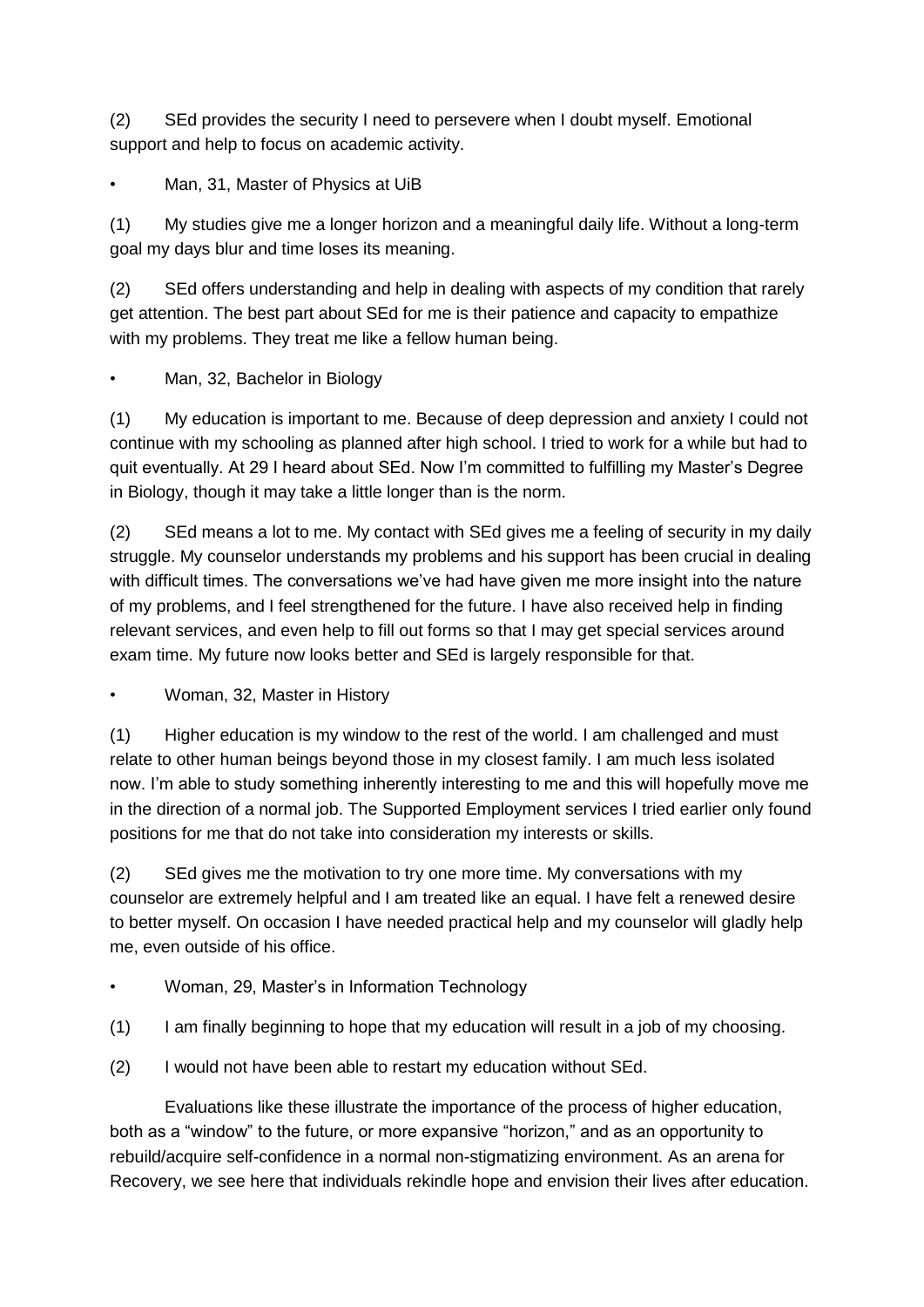So even though we do not provide supported employment services per se, we see that students naturally make the connection between self-development and an expressed wish to participate in society after completing their degrees – like other students.

SEd Bergen had, by the time of this internal evaluation, helped initiate six other sister projects across Norway where student populations were large. We functioned as consultants and advised them to execute their own internal evaluations. The findings from their evaluations mirror our own results.

In 2012, when the National Strategic Plan was nearing its completion, the Norwegian Directorate for Labor and Social Inclusion (NAV) wanted an independent evaluation spanning the country as a whole. The independent research center, UniHelse & Uni Rokkansneteret, provided the best proposal for this endeavor and they completed their report, Supported Education: An Evaluation Commissioned by NAV, in 2012 (Haugland et al., 2012). Seven existing SEd projects in varying degrees of development in seven urban sites with student populations were evaluated with respect to models of organization, service provision content and student satisfaction. The main findings of this national evaluation can be summarized as follows:

• SEd in Norway should be made permanent and available to a greater number of students.

• Preliminary evaluation results indicate that SEd actually frees up resources from other health and social services. Many students reduce their use of other services as they gradually master their student roles, become confident and experience self-efficacy/selfesteem. This finding would point to a joint economic cooperation between departments of education, health and labor.

• Experiences with SEd thus far in Norway overlap with research from other countries, suggesting that students with psychiatric disorders can complete their studies when guaranteed the right for support and the right kind of support.

• Students express the importance of SEd counselor relational competence and stability/availability over time. Student formulations appear akin to what research in psychotherapy refers to as "interpersonal skills."

These results, from both the internal and independent evaluations, reveal – at the very least – a large unmet existing need among students and potential students who would profit from SEd services. SEd has a short history in Norway, with only a few people at all levels engaged in its inner workings and administrative anchoring. The overwhelmingly positive results of the independent evaluation seem to simultaneously complicate the solidification and development of SEd simply because issues of ownership, bureaucratic responsibility and professional leadership come into play the moment a service of this kind is expected to expand and become permanently embedded within a government department/directorate. Thus we await final adjudication from the newly formed committee spanning the fields of health, education and labour.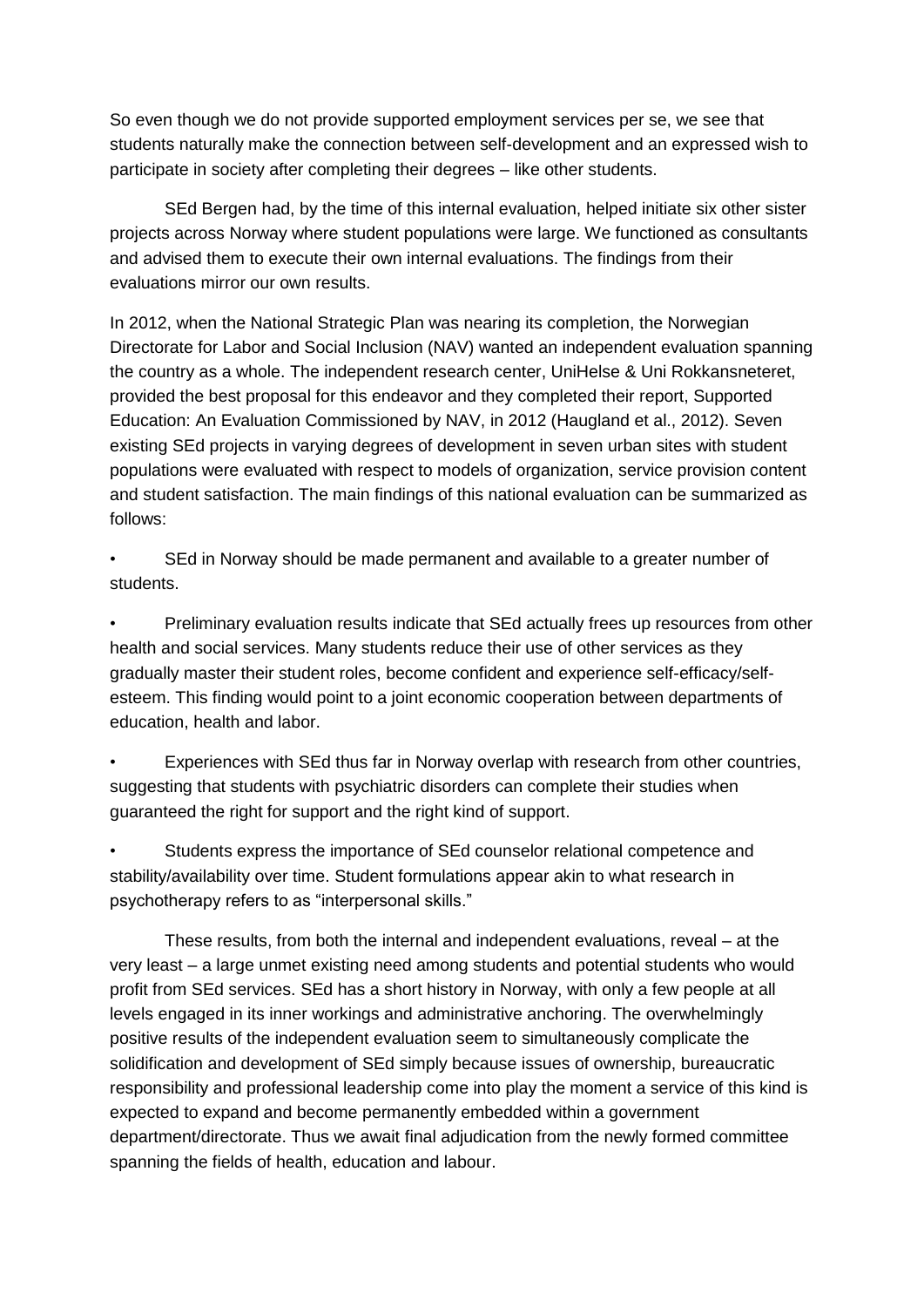## 7. Success Factors

From what we've experienced thus far, "success" can mean many things to many people, and organizational factors, social/society factors and personal factors all play a role (these were covered in the section on expert and student interviews, "What hinders and what helps"). SEd Bergen, as a Recovery-oriented service, came into being through a series of events, brought forth by enthusiastic individuals at an opportune moment within the larger context of society's need to deal with rising numbers of permanently disabled young people.

To the extent SEd assists students in a "non-stigmatizing environment," we have evidence that our localization on campus, within existing student welfare services, has furthered this particular cause. Students express an increased ability to participate in student life in general, they are more inclined to know about and use services, and this helps inform, build and nurture a budding identity as a student on a par with other students. The majority of SEd students have histories of collaboration in health institutions or welfare offices wherein their disability alone is the leverage for some intervention thought best for them, but authored by others. Students feel our services break with this pattern and they feel more at ease and empowered when they are encouraged to self-direct any intervention we can offer. They feel less shame coming into our office building.

Though we are a "campus model" SEd service, we also consider ourselves to be a "mobile model" service because we participate, in line with student wishes, both in meetings throughout the educational institution and in meetings with health institutions, NAV caseworker meetings, etc.

If we first take students' responses to our services as reliable sources of information, we see that students express a need for relational stability and connectedness during the course of their higher education. Some will need the support of the counselor throughout their education, while others may need help sporadically. Flexibility, emotional availability and knowledge of psychiatric disability are minimum requirements outlined as essential SEd counselors traits. We have made individual service provision the central element of SEd Bergen, as this was both asked for by our students at the outset and is underlined as salient in the literature on both SEd and recovery.

Studies on the efficacy of SEd often cite the problem of "attrition," that is, the disturbingly high number of students who drop out of higher education during the course of the research paradigm. Attrition percentages as high as 40% for our target group are not uncommon. SEd Bergen is not at this time equipped to undertake research responsibilities as our staff is already running at full throttle, with daily support services monopolizing all work hours. Although we do not have quantitative data at this time to support our hypotheses in this regard, we do feel that attending to the individual's particular needs and relational capacity strengthens resolve and hence buffers against despondency. We have a very low attrition rate, and we like to think this is because we emphasize from top to bottom the importance of the relational bond in maintaining faith in the future, and hope for better times to come. We cite Anthony (2002): "Seemingly universal in the Recovery concept is the notion that critical to one's recovery is a person or persons in whom one can trust to 'be there' in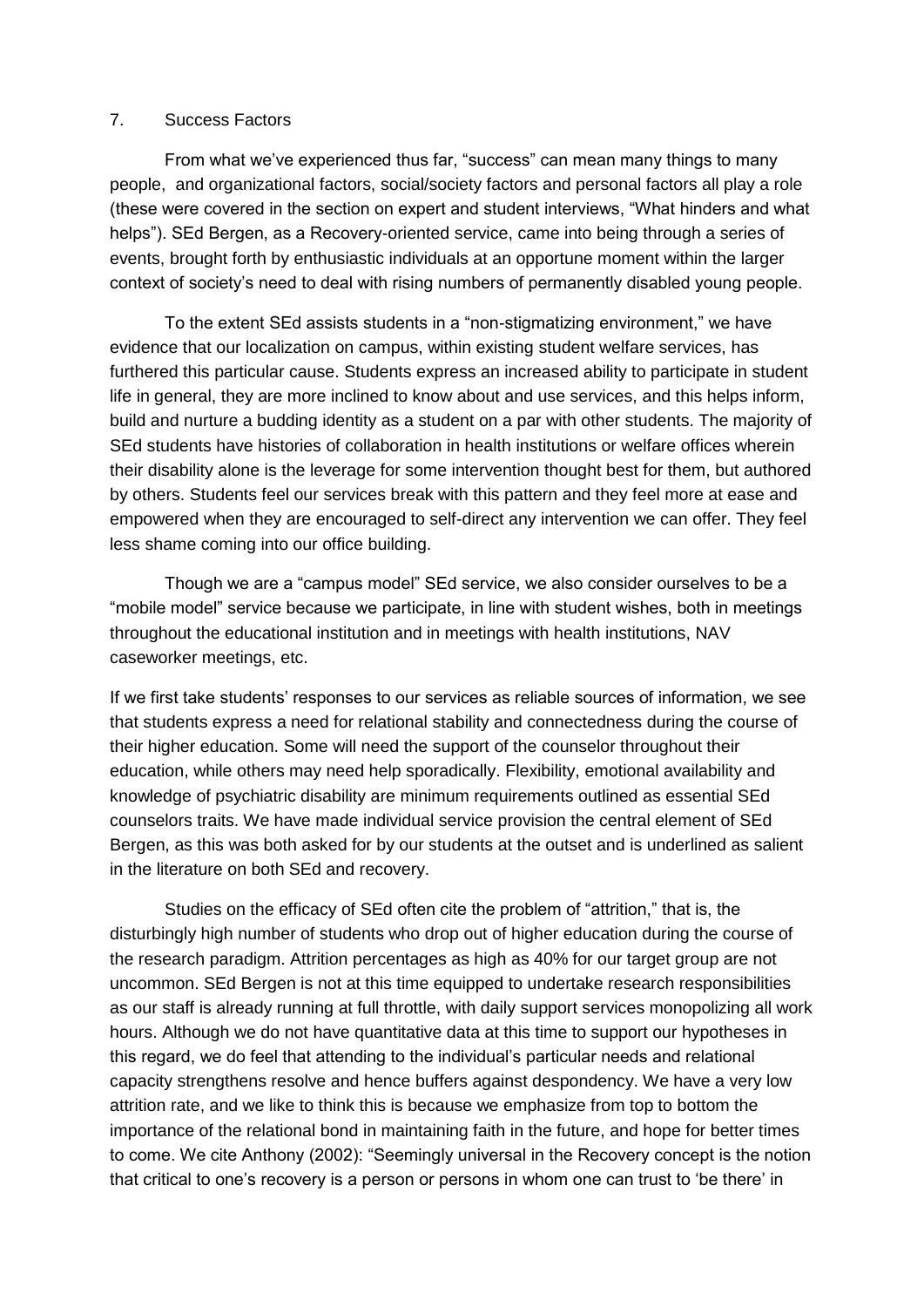times of need." This "axiom" is mirrored in the responses we accumulated from our students. It seems to be the most important supportive factor for the students.

To maintain our acuity in this regard, we conduct internal supervision sessions with a self-critical eye to how we impact upon our students' progressions, and in times of turbulence for the individual we look to "operationalize" our input in whatever way it may or may not have impacted relevant events.

Our students battle continually with the dilemma of disclosure. Stigma is a very real phenomenon for our target group, and despite some legislative progress during these last decades, stigma permeates the psyche of our Western societies. In fact, the fear of disclosure is often in and of itself a barrier in terms of accessing available resources. Success for some entails working through or dismantling the fear and shame associated with the condition. Having our services integrated within existing student welfare services, both physically and administratively, helps to normalize and lower the threshold for asking for assistance.

Identifying what works and what doesn't in this field is a difficult task. Evidence-based practice (EBP) is the expected norm, while much of our daily activity resists the operationalization of variables conducive to statistical analysis – though we could no doubt quantify many of the results of our practice with greater resources, something we look forward to doing on a national level sometime in the future. So what we now posit here as success factors represents in fact what we like to call "practice-based evidence" (PBE).

Particular organizational/environmental factors can in retrospect be identified as allowing for a successful early phase of SEd Bergen. Prominent among these were (1) a number of engaged individuals promoting SEd for our target group, many with experience, and hence networks, spanning the spheres of healthcare provision, higher education counseling, health promotion and municipal primary care services, (2) a national focus looking for new, yet "proven," services for our target group that could be quickly initiated as trial projects, (3) immediate administrative and physical integration in existing low-threshold student welfare services on campus, (4) the development of a network of SEd sister projects throughout Norway that created a necessary network of professionals who met annually to reinforce and develop SEd as a legitimate student service, (5) positive media coverage, in national and local newspapers, student newspapers and radio interviews, and (6) professional autonomy allowing for a local adaptation of SEd principles that were thought most applicable for students of higher education in Norway in general and Bergen in particular.

### 8. Risk Factors

Risk factors for the individual student have been outlined in earlier sections. Fear of stigmatization, lack of inclusion within the educational setting and any number of symptoms associated with psychiatric disability itself (anhedonia, cognitive impairment, side effects of medicines, etc.), together or combined, can derail academic progress.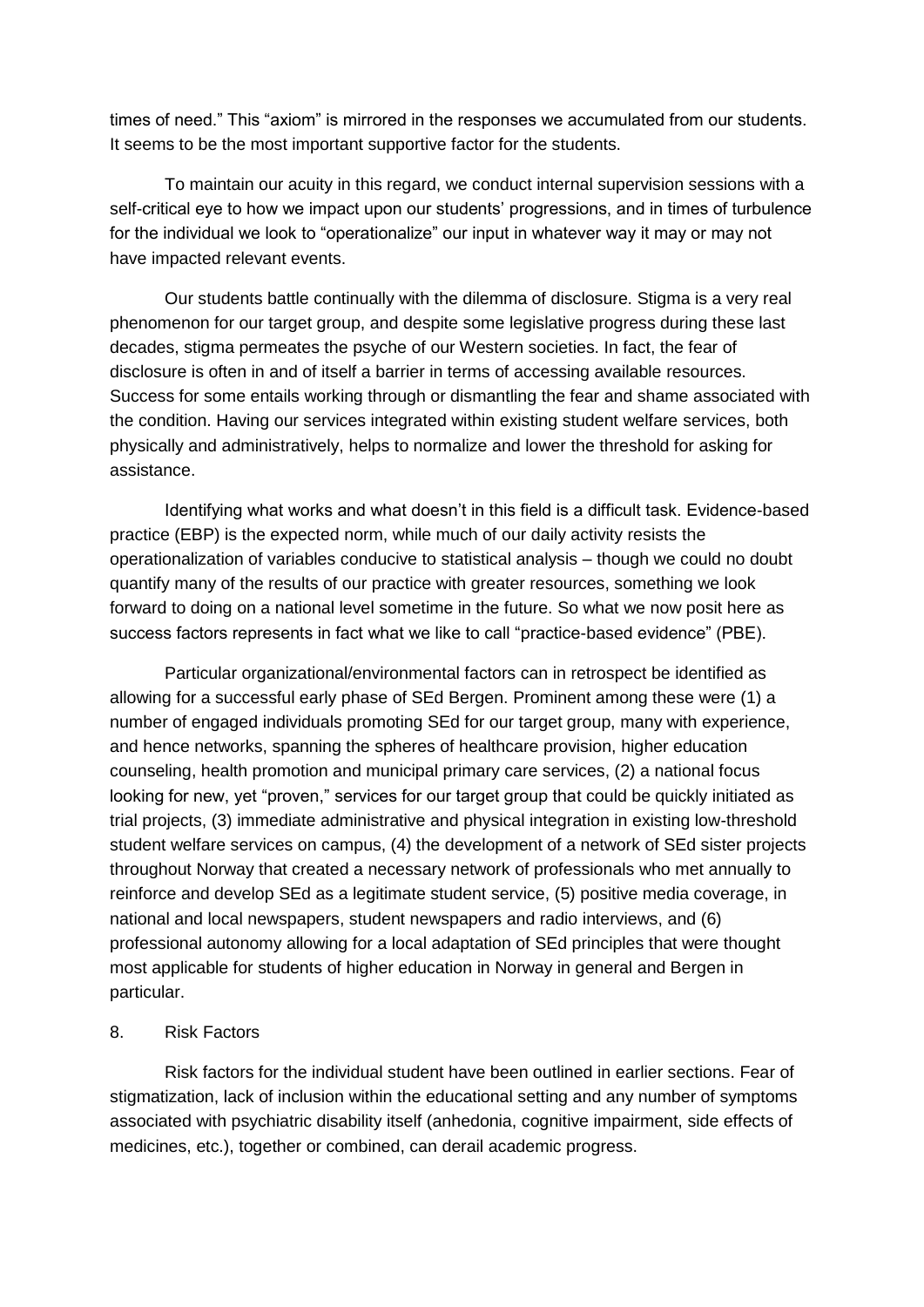In terms of risk factors for SEd Bergen as a service, ones that ultimately impact the viability of the service, we find political/economic/societal factors. Without a supportive environment in all necessary reverberating contexts, from the local project arena to the highest ministerial/bureaucratic levels of national responsibility, SEd services will not flourish. Though we owe our start-up to all those involved in making SEd a reality at the outset, the fact that none of the successful SEd projects in Norway have yet to be permanently anchored must be seen as a risk factor at this stage. Higher education is a long process for any student. Funding for SEd services has been a budget to budget ordeal. If we give credence to what our students are telling us about what they view as essential for them, namely the confidence in a stable relational connectedness throughout their studies, then we must also be able to assure them of our existence for whatever time they need. Not knowing whether or not we will "survive" from year to year is detrimental to the trust we so desperately need to convey. Without it, many will shy away from taking the risk of rekindling truncated educational aspirations. Furthermore, and equally important, the SEd counselor should also have enough job security to invest his/her time in this new endeavor. Building a new field of knowledge and a service around this knowledge cannot be done efficiently if carriers of the culture lose faith and seek employment elsewhere. We have, contrary to other healthcare vocations, no academic educational/vocational institutions providing SEd workers for the job market. The few SEd counselors who thus far have invested their time and energy need to be nurtured further if these services are to consistently induce trust and a level of professionalism.

Another risk factor, assuming a paradoxical character, is that SEd Bergen is now so sought after that we cannot provide the services for those who ask for them. In fact, we now have a waiting list of between one and two years, an untenable situation for the individual for whom immediate help may be alpha and omega. This is frustrating for the student in question, for us and for our network collaborators. We have become too popular, at least gauged against the backdrop of the resources allocated, ones allocated for a "pilot project" with a clientele of around 18 participants. We are currently operating with 38 participants.

Any official person inhabiting a critical position vis-à-vis the student may constitute a risk factor. Though the university environment, with its teachers, fellow students and administrative staff, more often than not is well-meaning and very helpful, we do come across those who do not understand how to collaborate with our students. At some of these junctures we meet persons of position who exhibit stigmatizing attitudes and behavior towards our students, be it consciously or not. Case workers at NAV, the caretakers of citizens' rights, will from time to time behave in an inexplicable manner, furthering the insecurity of the student with regard to self-respect and economic security. Different case workers inhabiting the same position can come to widely varying conclusions.

Currently there are no specific legislative provisions for SEd in Norway. There are provisions for Supported Employment, and here we find ourselves operating more or less in accordance with these regulations. We see this as a risk factor simply because, although the theoretical/ideological foundations are the same, completing a higher education and finding a job through job placement and counseling are two different things, with different temporal